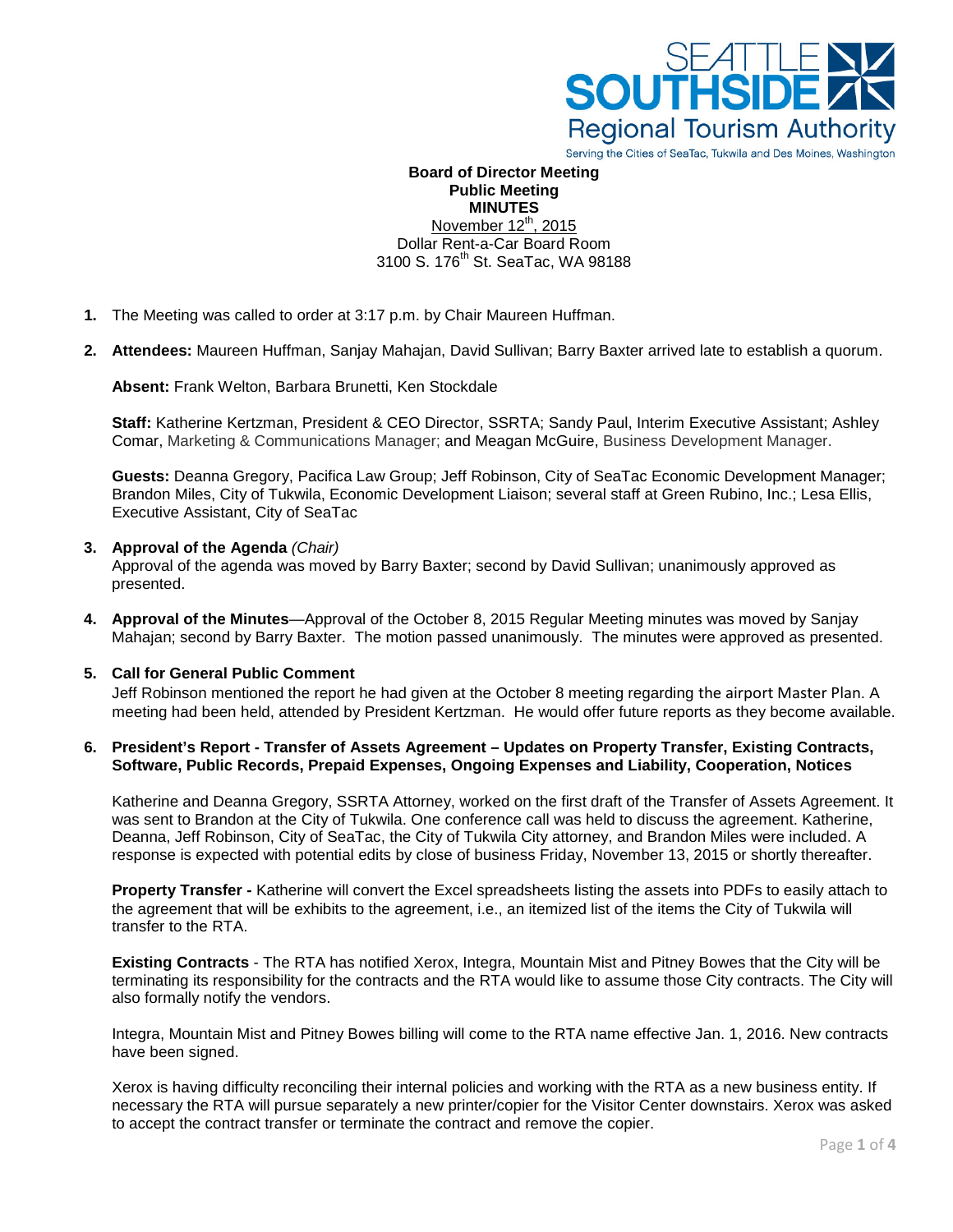**Software** streamlines the separation of Seattle Southside IT system from the City of Tukwila. Upgrading the Seattle Southside server, software and backup system to the Cloud.

**Public Records -** Sandy worked with Barbara Saxton at Tukwila City Hall to create a records destruction list. Once that was approved by Barbara a shredding company (Shred-It) was called to destroy the documents. A Certification of Destruction, then attached to that destruction list, will be provided to the City by the shredding company. Additionally, staff is gathering a number of items to be handed over to the City of Tukwila as primary original documents and Sandy is preparing a list of those documents that will handed over. The City will also take possession of the old SSVS computer server and will back up all emails through Dec. 31, 2015.

Meagan is working on the justification for several membership invoices to be paid for in 2015 that offer preconference marketing benefits for tradeshows staff is planning to attend in 2016. The goal is to complete the Transfer of Assets Agreement very soon. The date is dependent on the process the City determines is necessary to approve the Agreement, e.g., does it need to go before their Council. Once the Agreement is generally agreed upon, the remaining City staff will then submit their letters of resignation to the City of Tukwila effective January 1, 2016.

**Executive Policies and Procedures -** In addition to Policies approved by the Board, a number of Executive Policies and Procedures have been created internally to insure compliance with state & federal laws and Board Policies. Executive Policies and Procedures are intended to assure uniformity, fairness, proper communications, and compliance. They serve only as a guide and interpretation of the laws, regulations and Board Policies. In the simplest of terms, they are intended to align the operations and set behavioral expectations across the organization related to key management functions. Two recent examples include the Use of Sick Leave and Absenteeism Executive Policies.

The goal is to have a complete employee manual from which these and the Board Policies will eventually become the Employee Manual. The Board declined to review the policies at this time; instead, all policies will be reviewed in the employee manual in its entirety upon its compilation.

## **Office Construction – Update**

Pulling the data cable is underway. Dry wall installation has begun. Painting is scheduled to begin the week of November 16 and continue the week of Thanksgiving. New furniture Delivery is scheduled for Dec. 2 & 3. The next Board meeting should be in the new Boardroom.

### **Hiring Process –**

Katherine is currently interviewing for the Comptroller and the permanent Executive Assistant position. There are some strong final candidates. Again, the goal is to have these permanent positions filled and the current City staff on board Jan. 1, 2016, with the other positions to be hired shortly thereafter.

### **7. SSRTA Sales & Marketing Advisory Committee Report** *–* **Strategic Planning and Advertising Agency of Record Selection**

David Sullivan reported on the selection of the GreenRubino Inc., for SSRTA marketing work. Marketing is no longer about selling. It is about *connecting*. Merely pushing out content to mass audiences is not enough. Success is created by establishing and sustaining shared connections. GreenRubino has been working with SSVS, and now SSRTA, for many years and have extensive experience with this organization and the geographic area. Work begins in earnest on December 1 by reaching out to all the local hotels, creating a Strategic Plan and a Marketing Action Plan. They assure an appropriate timeline for all deliverables.

#### **Financial Report –** *(Katherine Kertzman)*

- a. **Profit & Loss Statement** The profit/loss statement does not list encumbrances such as furniture, IT, or professional services.
- b. **2015 Budget vs. Actuals** Costs are within 1% of projected revenues. Most benefits will be noticed in 2016.
- c. **SSRTA Auditing Official's Certificate** The Auditing Official's Certificate is created to make public that invoices have been paid with funds in SSRTA accounts and to list them for the Board and public to see. Questions and discussion are always welcome.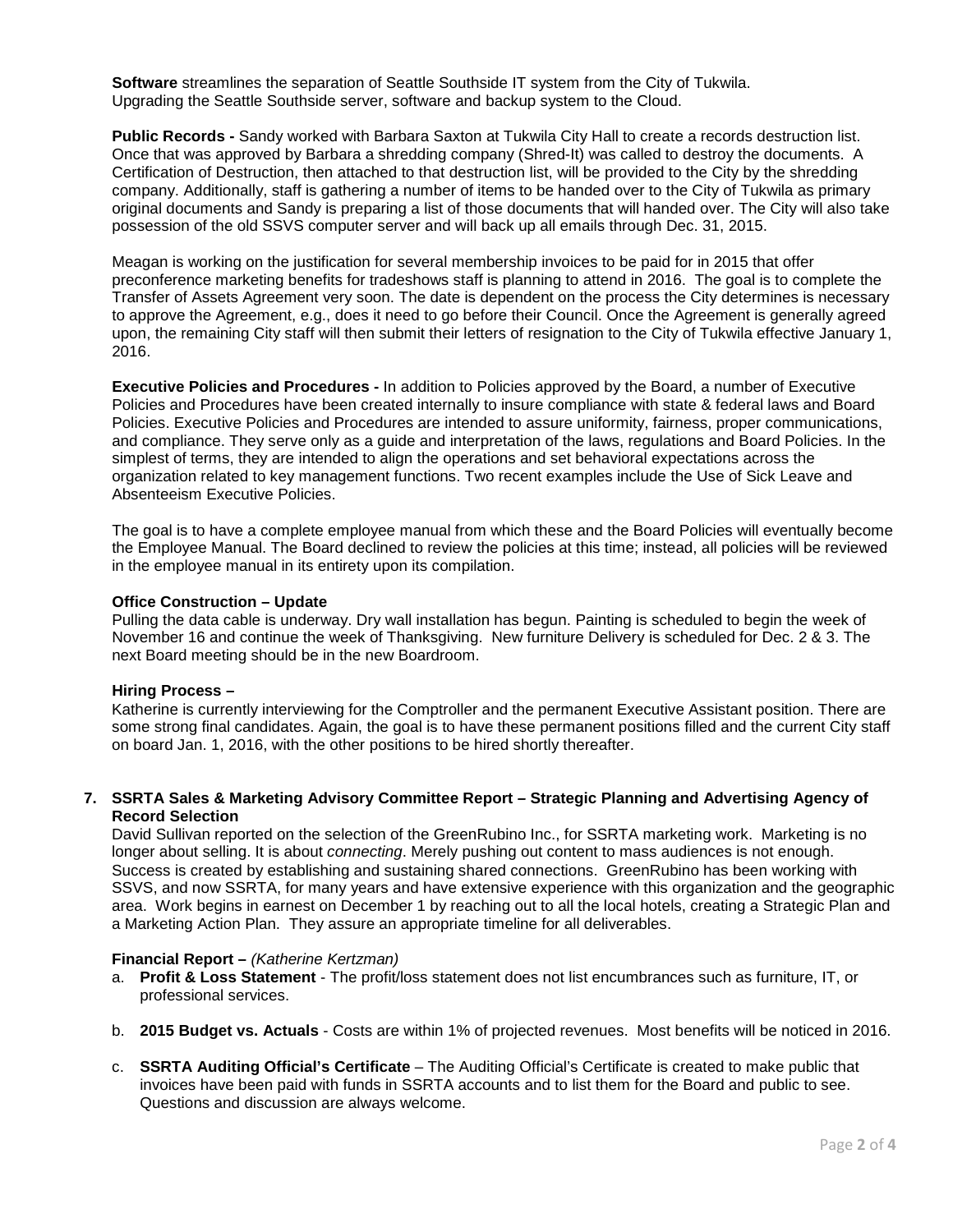d. **2016 Budget Discussion Presentation to Council Study Session Nov. 24th 4:30pm -** Katherine will be presenting the SSRTA budget to the SeaTac City Council study session on November 24. She requested any Board member who was available to accompany her.

## **DOR Ruling – Information**

## *SSRTA requests a ruling that it is exempt from reporting any excise tax returns to DOR and that its revenue sources are exempt from taxes.*

The Seattle Southside Regional Tourism Authority (SSRTA) was created in accordance with the TPA Act (RCW 35-101). Under RCW 35.21.755, the SSRTA (as a public corporation created pursuant to RCW 35.21.730) **receives the same immunity or exemption from taxation as the City of SeaTac.** 

The SSRTA's activities are governmental in nature under WAC 458-20-189(3)(c): **Municipal corporations are not subject to the B&O tax upon amounts derived from activities** which are exclusively governmental. RCW [82.04.419.](http://app.leg.wa.gov/RCW/default.aspx?cite=82.04.419) Substantially all SSRTA revenues are from Tourism Promotion Area (TPA) assessments collected by DOR and remitted to SSRTA and from Lodging Tax Receipts collected by DOR and remitted to the cities, which in turn pass through a portion of those tax receipts to SSRTA to fund its governmental activities. In the future, SSRTA may receive minor amounts from commissions on sales of tourism event tickets. SSRTA believes that these commissions are also governmental in nature.

#### **Written Processes for Internal Controls**

Working with CPA Steve Miller, one of the required activities was to establish and document internal controls for the RTA. Since we have been processing receipts, disbursements and payroll, it is time to document the systems. Once these documents are finalized, Steve and Katherine will present the Policies and Procedures for "Control Activities for Cash" and "Control Activities for Payroll". These will be important for a cleaner State Audit.

### **8. Chair's Report** –

Chair Maureen Huffman had no additional information to share.

### **9. Action Items**:

**a. Resolution No. 2015-025** A RESOLUTION OF THE BOARD OF DIRECTORS OF THE SEATTLE SOUTHSIDE REGIONAL TOURISM AUTHORITY AUTHORIZING A SERVICES AGREEMENT WITH GREENRUBINO, INC.

Following discussion, David Sullivan moved and Sanjay Mahajan second to MOVE TO ADOPT RESOLUTION NO. 2015-025 AUTHORIZING A SERVICES AGREEMENT WITH GREENRUBINO, INC. The motion passed unanimously.

- **b. Resolution No. 2015-024** A RESOLUTION OF THE BOARD OF DIRECTORS OF THE SEATTLE SOUTHSIDE REGIONAL TOURISM AUTHORITY AUTHORIZING PARTICIPATION IN A PURCHASING CARD PROGRAM ADMINISTERED BY THE STATE OF WASHINGTON, AND CERTAIN MATTERS RELATED THERETO.
- **c.** Katherine added that the State of Washington has a master agreement with US Bank for purchasing cards. Following discussion, Sanjay Mahajan moved to APPROVE RESOLUTION NO. 2015-024 AUTHORIZING PARTICIPATION IN A PURCHASING CARD PROGRAM ADMINISTERED BY THE STATE OF WASHINGTON, AND CERTAIN MATTERS RELATED THERETO; second by David Sullivan. The motion passed unanimously.
- **d. Resolution No. 2015-026** A RESOLUTION OF THE BOARD OF DIRECTORS OF THE SEATTLE SOUTHSIDE REGIONAL TOURISM AUTHORITY (Operations Agreement with the City of SeaTac)

Once the Transfer of Assets agreement is finalized, passage of this resolution will allow the TPA to exist in SeaTac as a separate entity.

David Sullivan moved TO APPROVE RESOLUTION NO. 2015-026, A RESOLUTION OF THE BOARD OF DIRECTORS OF THE SEATTLE SOUTHSIDE REGIONAL TOURISM AUTHORITY (Operations Agreement with the City of SeaTac); Barry Baxter, second. The motion passed, 4-0.